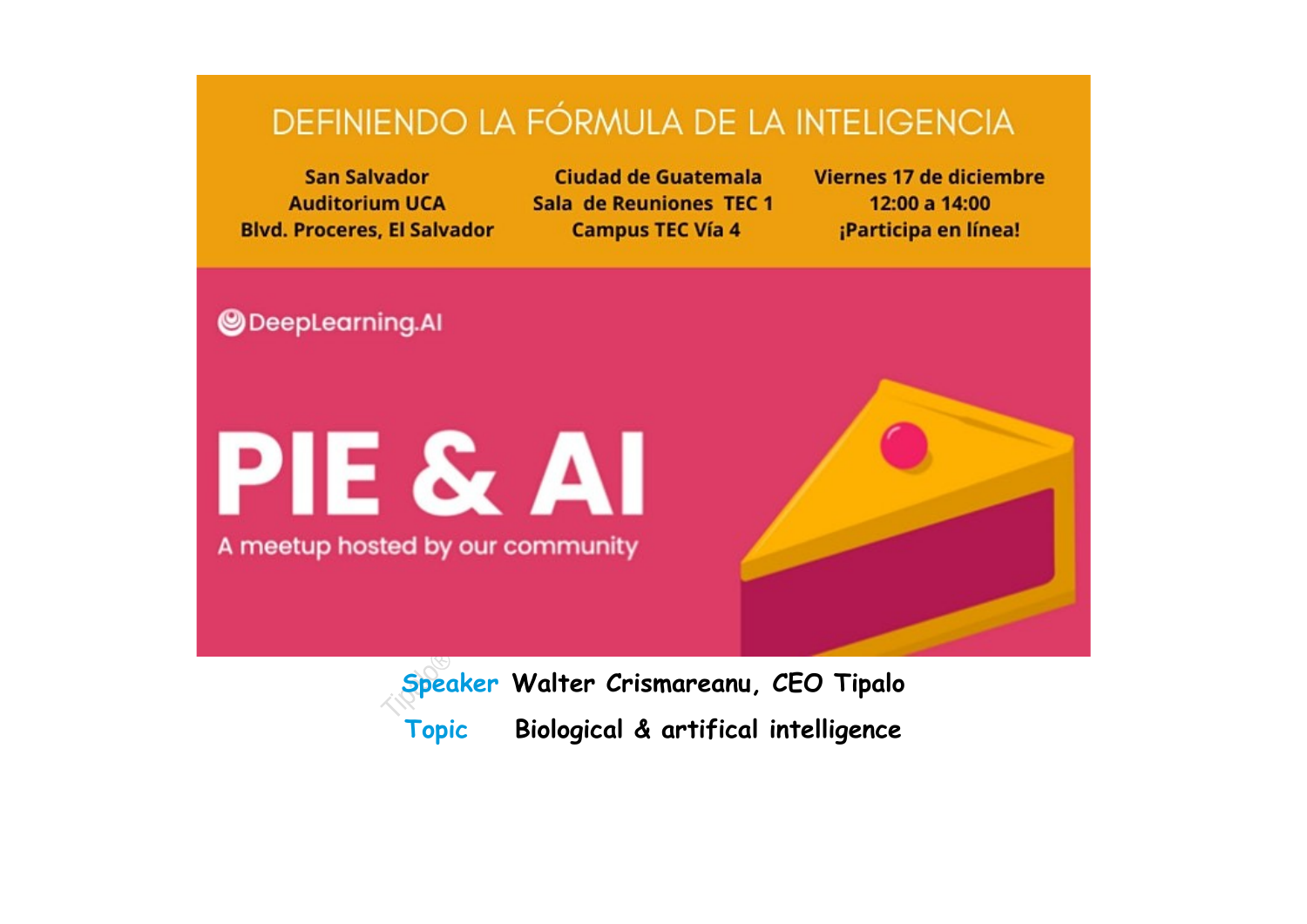### **1. WHAT IS INTELLIGENCE**

### **OBJECTS**

#### **Which objects in nature do we consider intelligent?**

Maybe a stone, a lake, a river, a landscape, the sky, microbes, plants or trees? NO What about the social life of honey bees, both inside the hive and outdoors? YES The result of a trained guide-dog, that easily leads its master through a big city? YES

#### **SUBJECTS**

### **Only "living objects" can appreciate the intelligence of other "living objects" called subjects.**

Only subjects with sensors to perceive, a brain to think and limbs to act can be considered intelligent. We can describe the action(s) of one or more subjects as intelligent, only if we can understand them. In order to understand other subjects, we have to imagine ourselves as being in the same situation.

### **DECISIONS**

**Intelligence is the result of a decision process for a certain situation with many alternatives.** The decision process takes into consideration knowledge, obtained as experience during lifetime. Only by storing past situations and actions taken, can we remember what happened in our past. Before choosing a particular option, one should weigh the pros and cons of the possible variants.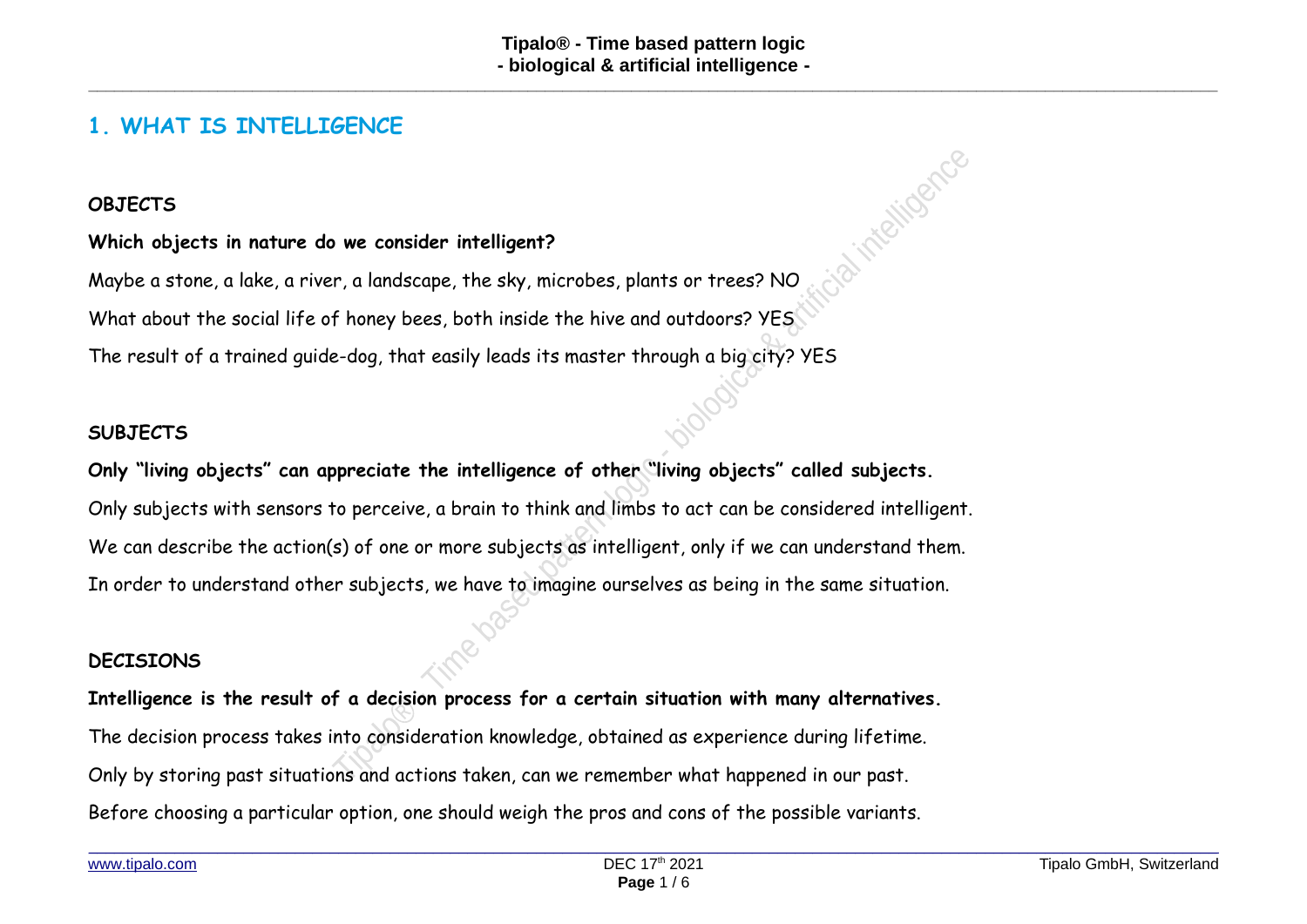### **2. BIOLOGICAL INTELLIGENCE**

### **BODY**

**The biological organism has unique features defining the framework for intelligent life.** The organism consists as a network of cells, both for each part as well as for the whole body. The body structure consists of specialized parts, such as sensors, actors (limbs) and organs. The brain is an internal organ, connected in the same way with all other body parts (synapses).

### **BRAIN**

### **The biological intelligence is the activity of the brain, its structure is a landscape of neural nets.**

The brain receives information via sensors, then processes it and further sends commands to the actors. The brain has many different regions, each with its own specialty, for all given physical and mental abilities. The brain is indispensable for intelligent life, autonomously coordinating all body activities in real-time, 24/7.

### **EVOLUTION**

**The brain has different levels of intelligence, depending on the general evolution of the body.** The brain has genetic knowledge at birth, according to the corresponding body structure (species). The brain can add knowledge via own experience by exploring the environment with many landscapes. All knowledge, both pre-defined and accumulated, is stored in cells with ties between them (synapses).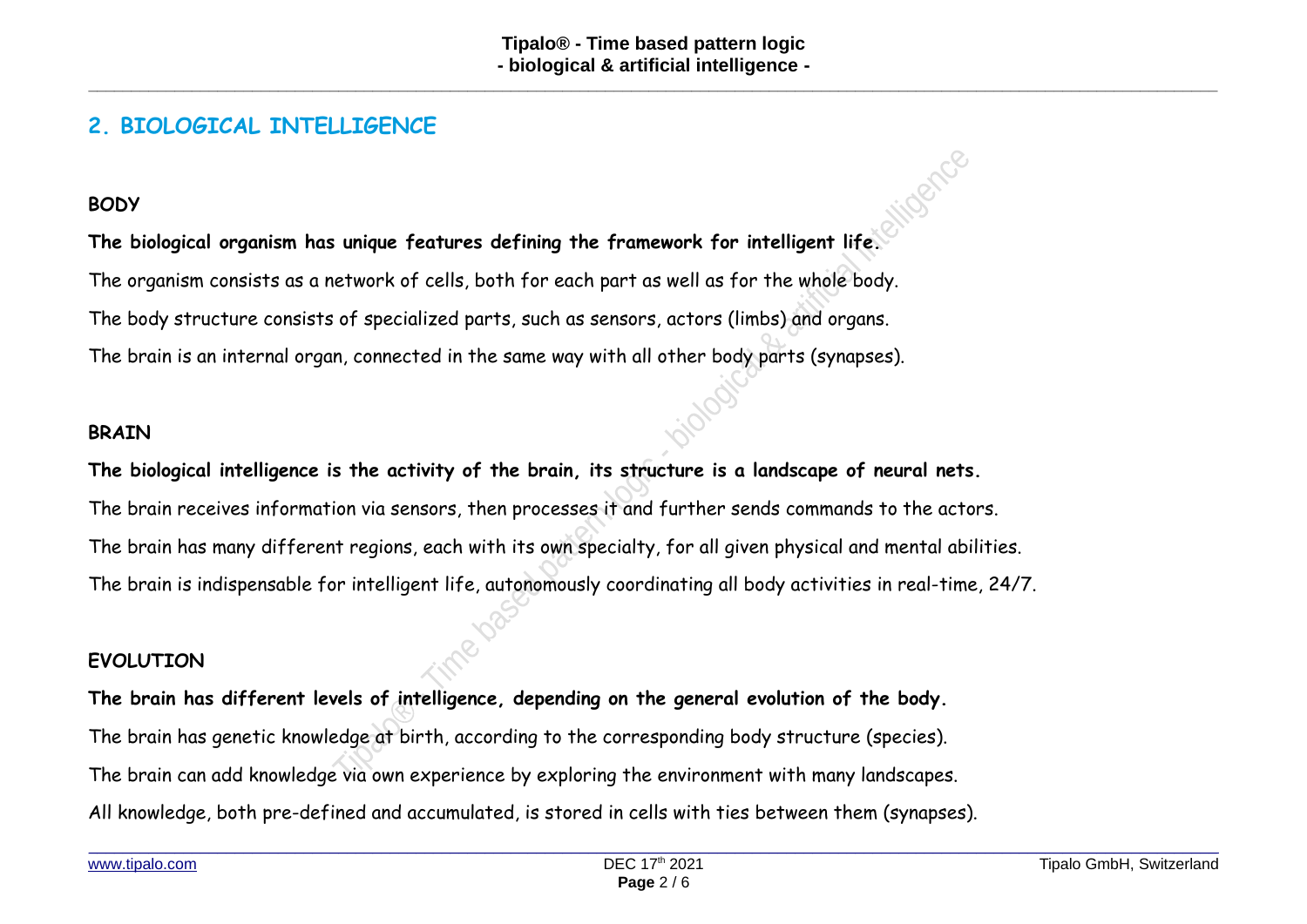### **3. FRAMEWORK OF INTELLIGENCE**

### **WORLD AS SPACE-TIME-MATTER CONTINUUM**

**The real world consists of a three dimensional space and a time flow, where contained matter can organize itself.** The 3D space consists of neighboring space cells, containing a certain amount of matter in different proportions. The flow of time enables matter to act and react, namely as basic components (re)combining to self-assembly objects. The resulting objects can have different structures (space distribution), with static, dynamic and interactive connections.

### **BRAIN AS SPACE WITH ORGANIZED MATTER**

**The brain is a space extract with a steady amount of components (cells), organized as elements, groups and networks.** The neurons can have many different connections between them (synapses), building self-organizing structures within the brain. The neural nets have specific features, building a logical continuum (with space, matter and time flow) connected to the world. The brain contains an extendable projection of the world, where "new logical objects" can be added, as accumulated knowledge.

### **INTELLIGENCE AS ACTIVITY DURING TIME FLOW**

**Intelligence is a dynamic process of the brain as own continuum, interacting with the real world via sensors and actors.** Intelligence responds to events by selectively activating its connections, engaging only the needed components (spiking neurons). Intelligence has different specialized domains (knowledge areas), that can be used as required (dynamic resource allocation). The purpose of intelligence is to keep the body alive, maintaining the balance between internal needs and external interactions.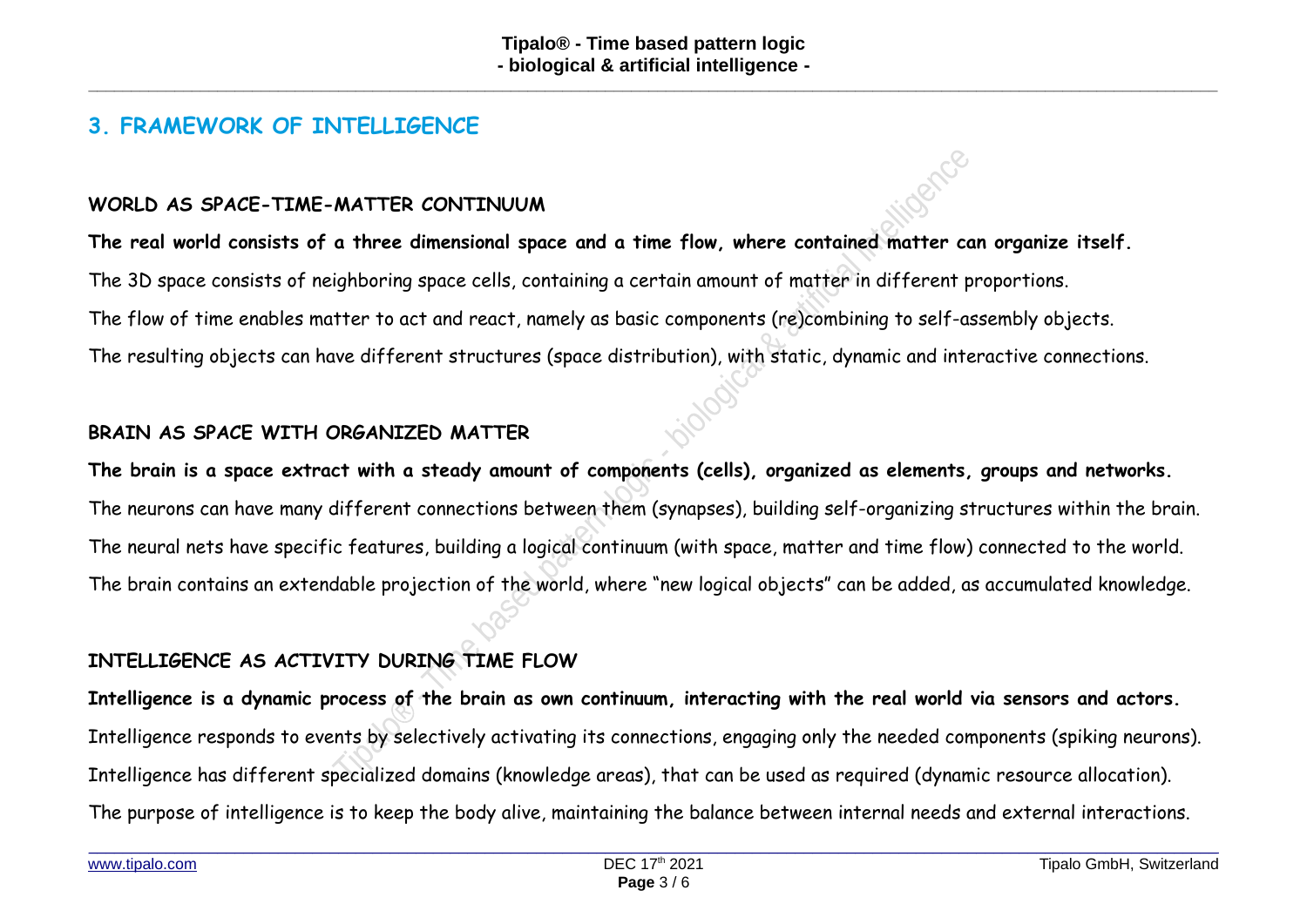### **4. TIPALO AI BACKGROUND**

### **AI APPROACH**

**Tipalo GmbH is a Swiss LLC near Zurich, an AI startup with own software to pioneer logic applications.** The Tipalo approach to AI is very simple: we take biological intelligence as a template, means the living brain. It needs a different mindset to comprehend and represent parts of the real world and replicate the human mind. Our understanding of intelligence is based on logic, our AI concept contains objects reacting in time and space.

### **AI IMPLEMENTATION**

**Tipalo AI simulates the activity of different brain regions in real-time, all the time and stand alone,** while being connected to a certain body hardware, which is equipped with sensors, actors and organs. The VHDL implementation of our AI model allows massive parallel execution, without any processors. This implies we do not use any math/statistics/algorithms, while no bias/training/inference is required.

#### **AI KNOWLEDGE**

**We use 3 intelligence levels, which exists in nature: insects, fishes/mammals/birds and primates.** They reflect the amount of neurons and their synapses, from 1M with 16, via 1G with 256, to 10G with 1K. Each level has pre-defined knowledge, to manage the body and the mind, together with some genetic memory. The AI explores autonomously the environment and stores its own experience as accumulated knowledge.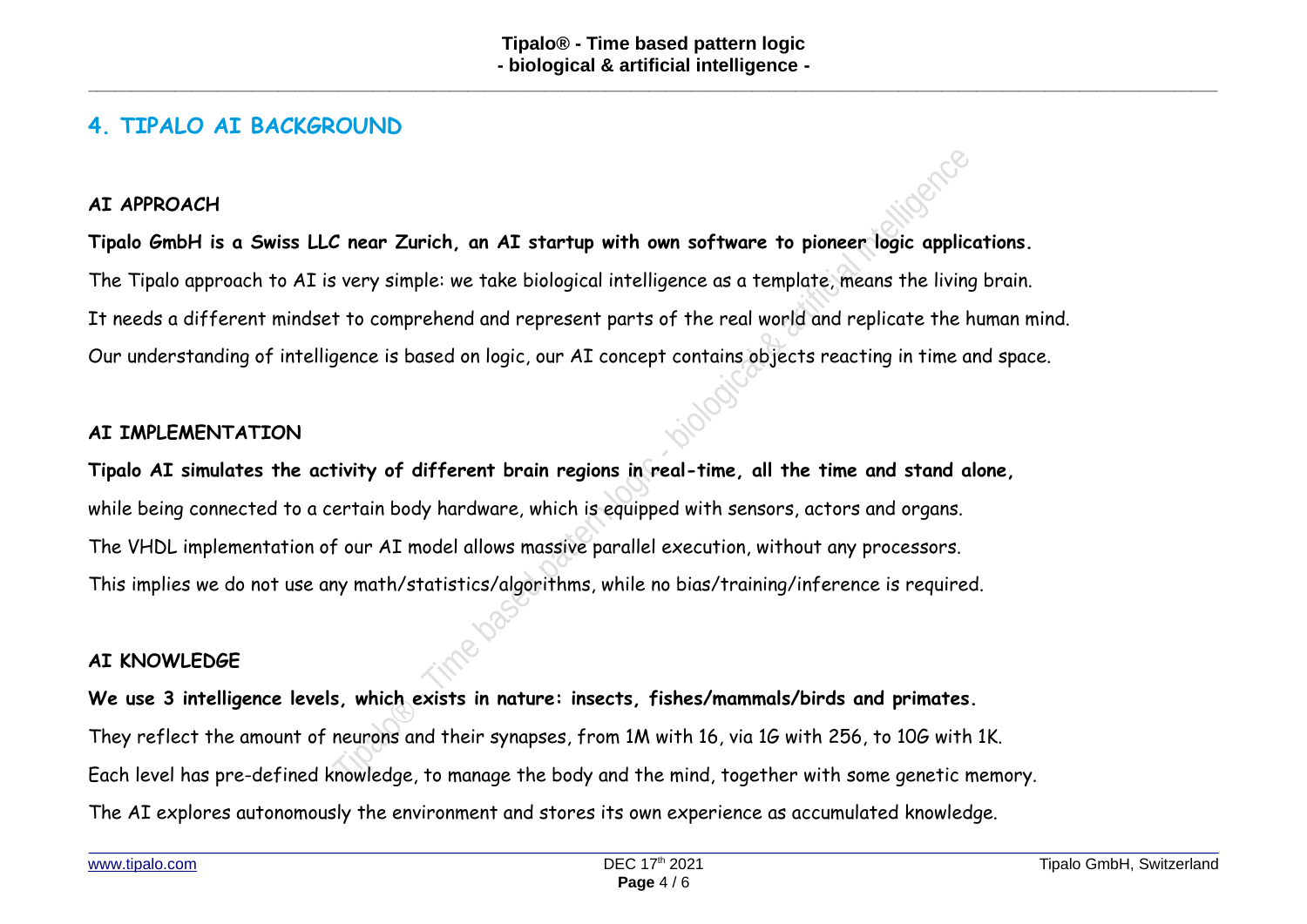### **5. TIPALO AI TECHNOLOGY**

### **AI PLATFORM FOR DIGITAL BRAINS**

### **Tipalo develops own AI platform as software with biological features creating hereby digital brains with:**

1. Real-time operating system in VHDL, simulates the activity of brain tissue via Programmable Neural Nets (PNN)

2. Self-Learning Mechanism (SLM), enables knowledge accumulation using Self-Associative Memory (SAM)

3. Artificial Nervous System (ANS), contains the brain landscape as map of all synapses, called connectome

### **AI LIBRARIES FOR NEURAL COMPONENTS**

## **Tipalo develops AI libraries with configurable reference designs based on PNNs for different ANS levels as:** 1. Neural drivers for interfacing sensors, actors and organs of any kind, e.g. visual, limbs, rechargeable battery 2. Neural applications for various knowledge areas using SLM, e.g. identification, locomotion, task workflows 3. Neural storage for different memory types based on SAM, e.g. short-, mid- and long-term memory

### **AI CONNECTIVITY FOR COMMUNICATION CHANNELS**

**Tipalo AIs can connect with each other, via sensors or wireless/cable, to communicate for:** 1. positive identification, to enable the coordination of their actions for a possible common task 2. certain interaction, to enable the extension of knowledge by teaching each other new things 3. direct exchange, to enable the aggregation of information for a certain area of knowledge